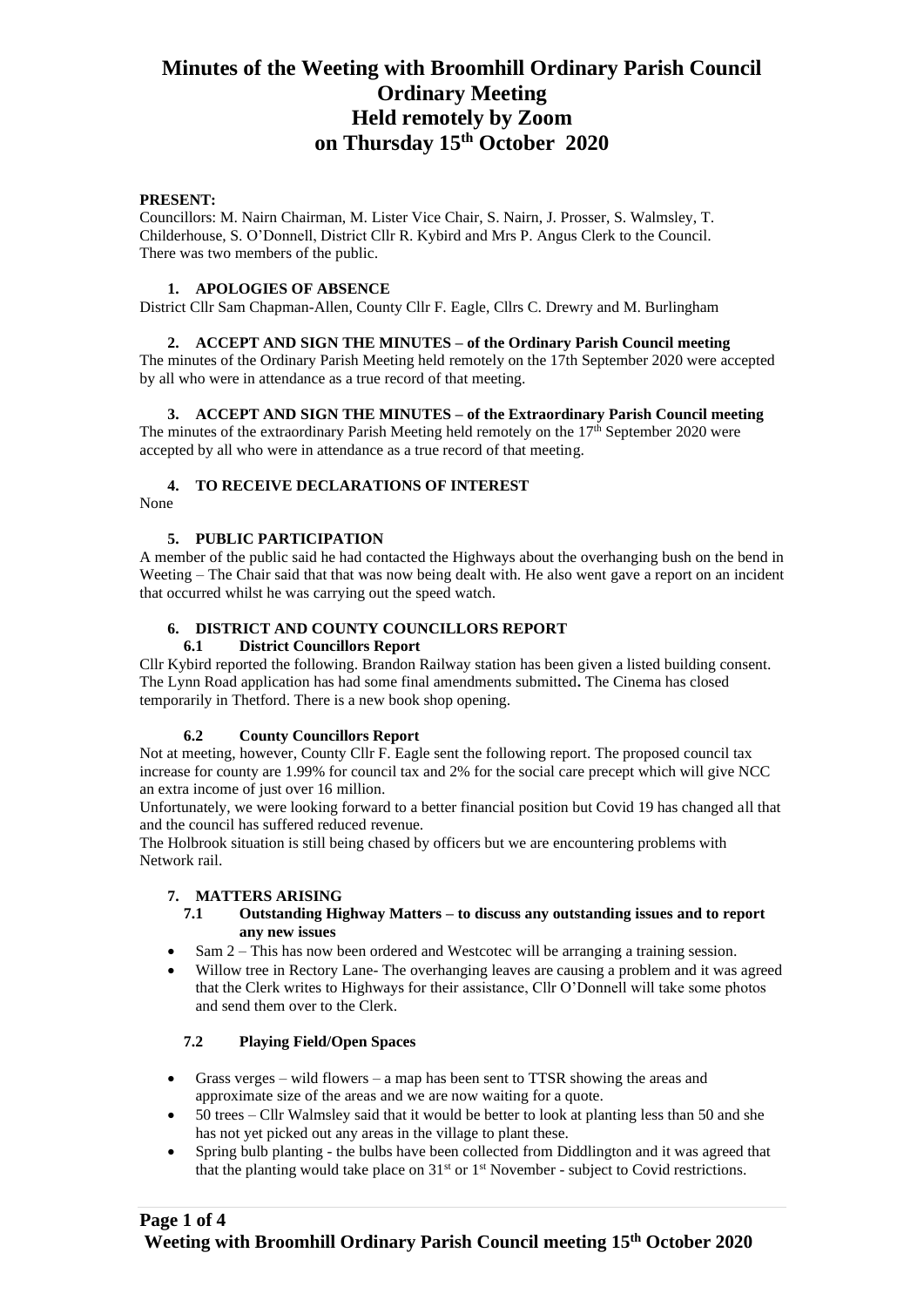- Overhanging hedge at entrance to Village Hall overflow carpark Cllr Lister has obtained a price of £250 to have this trimmed back and it was agreed that this will go ahead.
- Christmas tree lights following a discussion it was agreed that the Parish Council uses the same lights as last year and decorate the two existing trees on the green.
- It was agreed that the Brown Bin used for cuttings for the Parish will be cancelled as Cllr Prosser is moving out of the village shortly.
- The Clerk has received a quote for all of the repairs needed on the play equipment following the Rospa inspection for a total of £2891.82, it was agreed to go ahead with this except for the replacement Nest Swing as an alternative rubber framed swing may be chosen for this after Cllr O'Donnell has taken a look at one that has been installed in another village.

**7.3 Weeting awards –to discuss and agree (if any) new Lapel Pin awards**  None to discuss.

### **7.4 Parish Partnership scheme 2021 - update from the Chair regarding meeting with Highways ref extension of Path near Village Hall**

The Chair is trying to get hold of David Jacklin from Highways to discuss this and is now going to send an email along with photos of the area.

# **7.5 Little Saints Nursery – update from Cllr O'Donnell**

Cllr O'Donnell went to an emergency meeting and reported they are facing an uncertain future and are currently discussing whether the nursery will still be committee led or be taken over by D. Mat which is an academy trust.

# **8. REPORTS**

# **8.1 Chairman's Report**

The Chair said that we may be going into another lockdown and we will need the volunteers to help out again in Weeting. There have been 4 new cases of Covid 19 confirmed in the area of Mundford, Weeting and Forest.

# **8.2 Clerks Report**

- Contacted Westcotec regarding Sam 2 training.
- Collected bulbs from Diddlington.
- Reported faulty swing to Wickstead.
- Applied for a grant from the Norfolk Community Foundation to help if there is a lock down during the winter.
- Holiday 2 weeks.

# **8.3 Handyman Report**

- Dog Walk cut back low hanging branches.
- WPC Store prepared and painted rear door, fixed bracket on guttering, cleared mud out of clay pipe to soak-away, fit down pipe to top cutter joint, repaired bottom of downpipe, fitted bottom of down pipe to clay pipe.
- Rospa report repairs finished all wok in the play area that was due to be done this year and fitted plastic caps on bolt head on the gym equipment.
- Bottle Bank broke up glass bottles in bank to make more room x 2 and phoned bottle bank contractors x 2.
- Clothing Bank split up large bags of clothes and put in the bank  $x$  4.
- Fly Tipping -cleared up fly tipping at the bottle bank.
- Parrotts Piece replaced 2 broken posts

# **8.4 Street Lighting Officers Report**

Not at meeting

# **8.5 Bowls Club Report**

Nothing to report

**8.6 Village Hall Report**

Nothing to report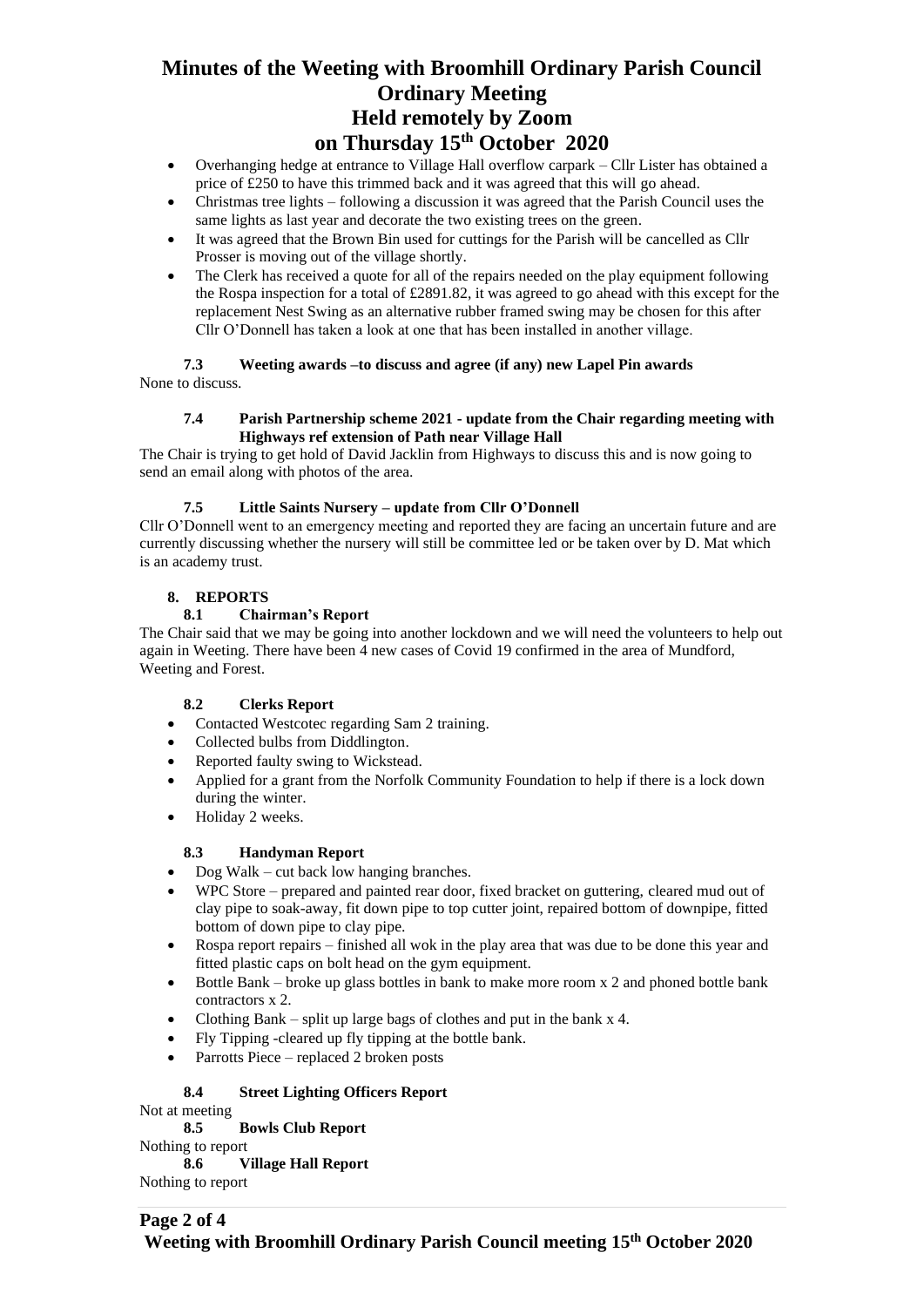# **8.7 Football Club Report**

The Chair said they are doing very well.

**9. CORRESPONDENCE – To report on any outstanding correspondence received by the Council**

None outstanding.

#### **10. FINANCE**

#### **10.1 To agree and sign the payments for September/October 2020**

The following payments were authorised on Thursday the 15th October at the PC meeting held virtually by Zoom the payments were signed off by the Chair M. Nairn.

| <b>Balance for October 2020</b>                   |                                    |        | £727.45      |
|---------------------------------------------------|------------------------------------|--------|--------------|
|                                                   | Minus the following direct debits  |        |              |
| E-On Street Lights                                |                                    |        | £641.89      |
| E-On Street Lights Parrots Piece                  |                                    |        | £15.37       |
| Viridor Waste                                     |                                    |        | £55.46       |
| Viridor Waste duty of care                        |                                    | £19.01 |              |
| <b>Total Direct Debits</b>                        |                                    |        | £731.73      |
| Plus, the following receipts                      |                                    |        |              |
| Precept                                           |                                    |        | £18,800.00   |
| <b>Total Income</b>                               |                                    |        | £18,800.00   |
| <b>Total after Direct Debits and Income</b>       |                                    |        | £18,795.72   |
| <b>Cheques/Bacs</b>                               | <b>Description</b>                 |        | <b>Total</b> |
| 1707975                                           | Clerks salary including expenses   |        | £569.10      |
| 1707978                                           | Handyman salary including expenses |        | £554.19      |
| 1708026                                           | HMRC - PAYE                        |        | £763.60      |
| 1708058                                           | <b>Barkers Print</b>               |        | £651.00      |
| 1708093                                           | Westcotec new lights L69/L13/L112  |        | £774.00      |
| 1708126                                           | Westcotec street light maintenance |        | £194.08      |
| 1708165                                           | Viking - black sacks and paper     |        | £41.23       |
| 1708196                                           | Mole Control on Playing Field      |        | £50.00       |
| 1717022                                           | Diddlington - 2020 bulbs           |        | £175.00      |
| 1717062                                           | Diddlington - 2019 bulbs           |        | £145.00      |
| <b>Total Cheques / BACS paid</b>                  |                                    |        | £3,917.20    |
| <b>Balance in Community Account November 2020</b> |                                    |        | £14,878.52   |
| <b>Balance in Savings Account</b>                 |                                    |        | £10,600.     |
| <b>Total in Parish Accounts</b>                   |                                    |        | £25,479.12   |

**10.2 Covid Grant from Norfolk Community Foundation – update from the Clerk** To proceed with this application the Parish Council need to formally agree two documents that are required by the NCF – an Equal Opportunities Statement and a Safeguarding Policy – these were agreed and signed by the Chair and will be sent over to Norfolk Community Foundation.

### **11. PLANNING APPLICATIONS**

#### **3DM/2019/0003/DEM Brandon Rail Station dated 8/4/19**

Main building demolition No prior approval 5 objections and 2 No objections from the Parish Council This has now been given a Listed Building Consent

### **3PL/2019/0678 Mill Farm IP27 0PT Amendment received 16/7/2020**

Up to 125 Houses (was 450)